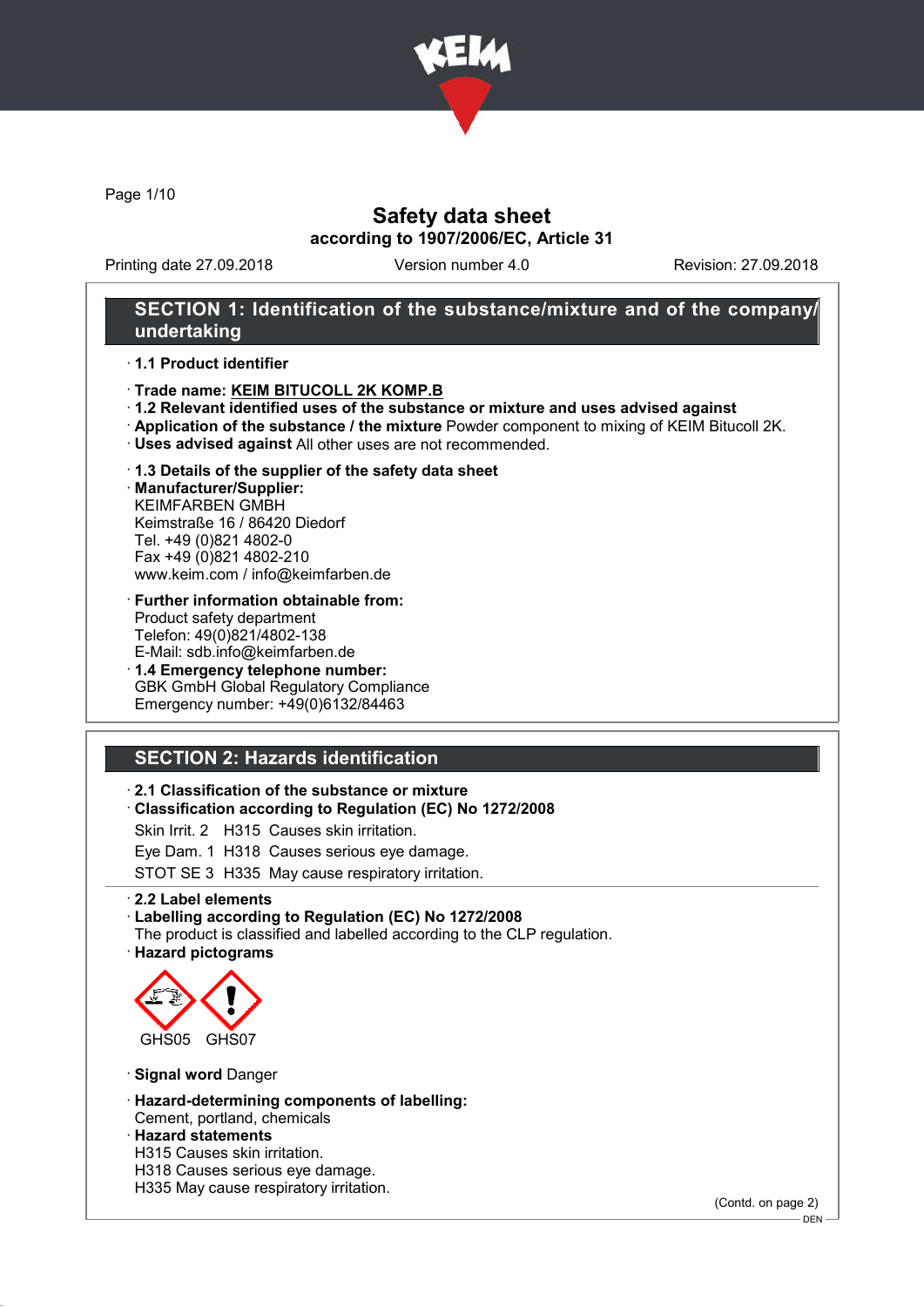

Page 2/10

## Safety data sheet according to 1907/2006/EC, Article 31

Printing date 27.09.2018 Version number 4.0 Revision: 27.09.2018

### Trade name: KEIM BITUCOLL 2K KOMP.B

|                               | (Contd. of page 1)                                                                               |
|-------------------------------|--------------------------------------------------------------------------------------------------|
| · Precautionary statements    |                                                                                                  |
| P280                          | Wear protective gloves/protective clothing/eye protection/face protection.                       |
| P261                          | Avoid breathing dust.                                                                            |
| P271                          | Use only outdoors or in a well-ventilated area.                                                  |
|                               | P305+P351+P338 IF IN EYES: Rinse cautiously with water for several minutes. Remove contact       |
|                               | lenses, if present and easy to do. Continue rinsing.                                             |
| P315                          | Get immediate medical advice/attention.                                                          |
| P304+P340                     | IF INHALED: Remove person to fresh air and keep comfortable for breathing.                       |
| P302+P352                     | IF ON SKIN: Wash with plenty of soap and water.                                                  |
| P362                          | Take off contaminated clothing.                                                                  |
| P332+P313                     | If skin irritation occurs: Get medical advice/attention.                                         |
| 2.3 Other hazards             |                                                                                                  |
|                               | This Product contains cement. Cement produces an alkaline reaction with moisture or water. Avoid |
|                               | contact with eyes and prolonged skin contact.                                                    |
|                               | · Results of PBT and vPvB assessment                                                             |
| $\cdot$ PBT: Not applicable.  |                                                                                                  |
| $\cdot$ vPvB: Not applicable. |                                                                                                  |

# SECTION 3: Composition/information on ingredients

· 3.2 Mixtures

- · Description: Portland-cement, aggregate and additives
- Dangerous components:

CAS: 65997-15-1 Cement, portland, chemicals 20-25%

EINECS: 266-043-4 Eye Dam. 1, H318; Skin Irrit. 2, H315; STOT SE 3, H335

· Additional information: For the wording of the listed hazard phrases refer to section 16.

# SECTION 4: First aid measures

### · 4.1 Description of first aid measures

· General information:

Seek medical treatment in case of complaints.

When seeing the doctor we suggest to present this safety data sheet.

· After inhalation: Supply fresh air; consult doctor in case of complaints.

· After skin contact:

Immediately wash with water and soap and rinse thoroughly.

Do not use solvents or thinners.

If skin irritation continues, consult a doctor.

- · After eye contact: Rinse opened eye for several minutes under running water. Then consult a doctor.
- · After swallowing: Rinse mouth and throat well with water. Do not induce vomiting; call for medical help immediately.
- · 4.2 Most important symptoms and effects, both acute and delayed No further relevant information available.

(Contd. on page 3)

 $-$  DEN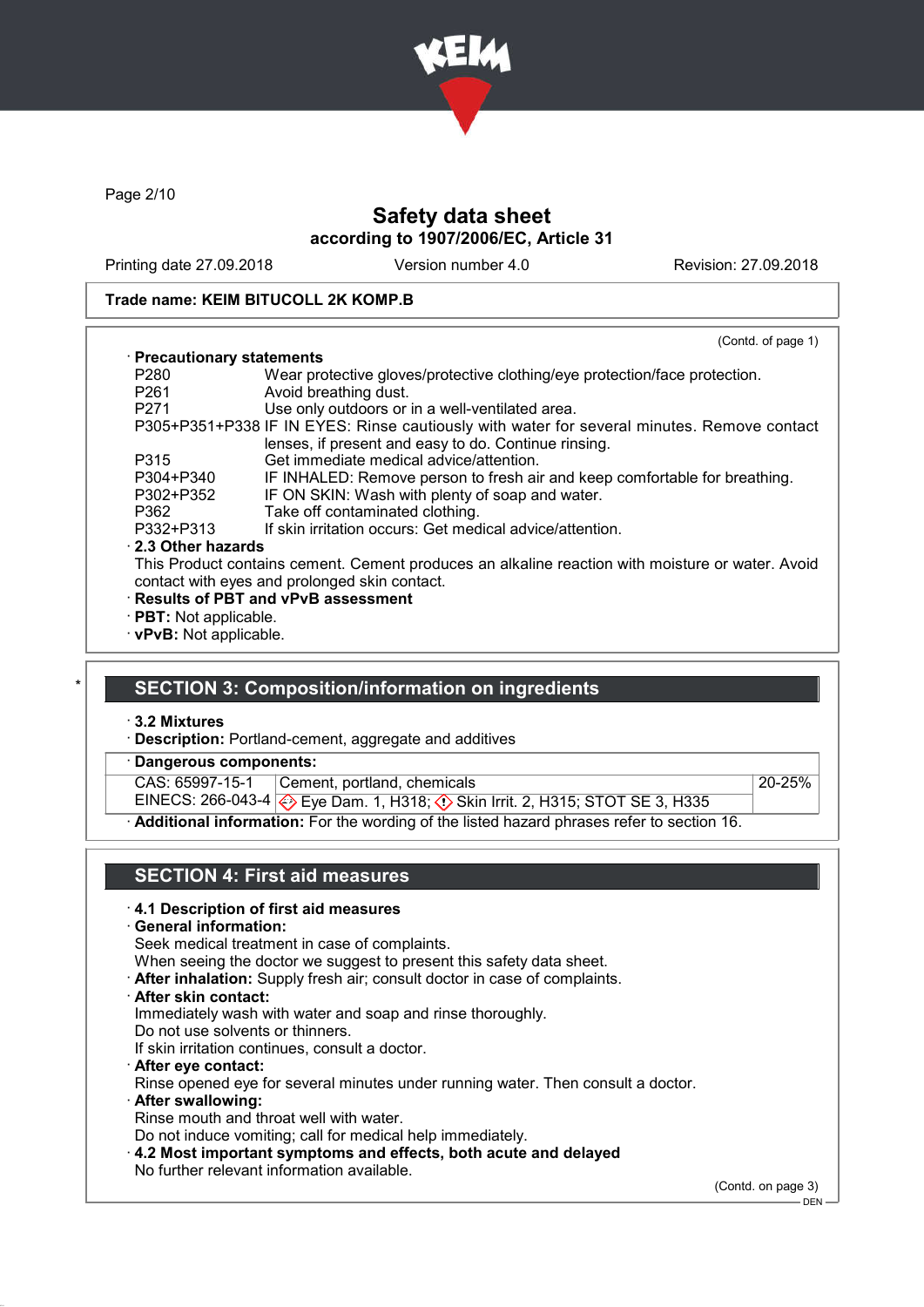

Page 3/10

# Safety data sheet according to 1907/2006/EC, Article 31

Printing date 27.09.2018 Version number 4.0 Revision: 27.09.2018

### Trade name: KEIM BITUCOLL 2K KOMP.B

#### (Contd. of page 2)

### · 4.3 Indication of any immediate medical attention and special treatment needed No further relevant information available.

## SECTION 5: Firefighting measures

· 5.1 Extinguishing media

- · Suitable extinguishing agents:
- Product itself does not burn. Co-ordinate fire-fighting measures to the fire surroundings.
- · 5.2 Special hazards arising from the substance or mixture
- No further relevant information available.
- · 5.3 Advice for firefighters
- · Protective equipment: Wear self-contained respiratory protective device.
- · Additional information

Dispose of fire debris and contaminated fire fighting water in accordance with official regulations. In case of fire do not breathe smoke, fumes and vapours.

# SECTION 6: Accidental release measures

· 6.1 Personal precautions, protective equipment and emergency procedures Avoid contact with skin and eyes. Avoid formation of dust. Use respiratory protective device against the effects of fumes/dust/aerosol. Respect the protection rules (see section 7 a. 8). Product forms slippery surface when combined with water. · 6.2 Environmental precautions: Do not allow product to reach soil, sewage system or any water course. Follow local governmental rules and regulations. · 6.3 Methods and material for containment and cleaning up: Close drainages (Risk of blocking) Danger of slipping! Avoid formation of dust. Ensure adequate ventilation. Pick up mechanically. Dispose of the material collected according to regulations. Clear contaminated areas thoroughly.

# 6.4 Reference to other sections

See Section 7 for information on safe handling.

See Section 8 for information on personal protection equipment.

See Section 13 for disposal information.

# SECTION 7: Handling and storage

· 7.1 Precautions for safe handling Avoid contact with skin and eyes.

Keep receptacles tightly sealed.

(Contd. on page 4)

DEN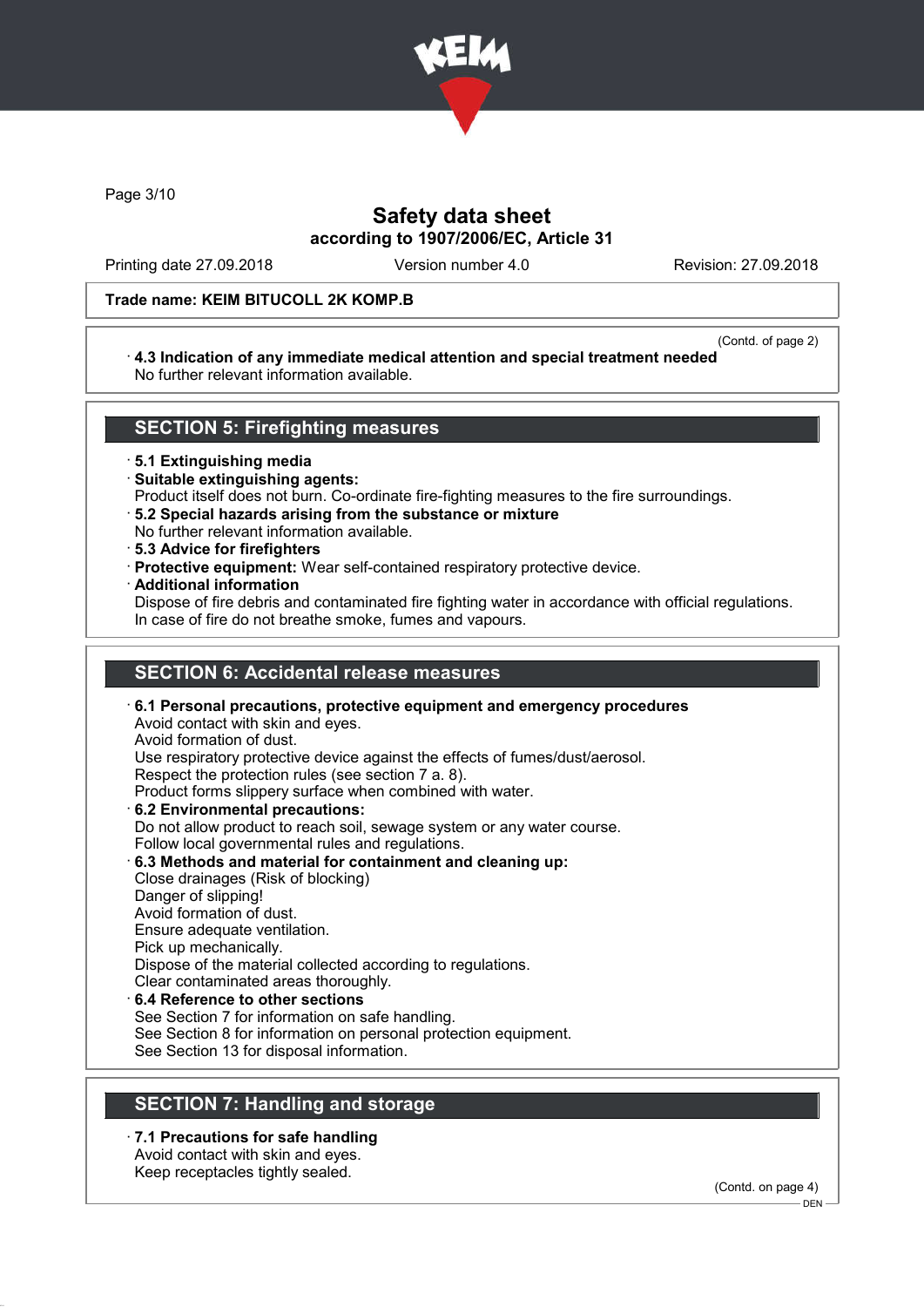

Page 4/10

## Safety data sheet according to 1907/2006/EC, Article 31

Printing date 27.09.2018 Version number 4.0 Revision: 27.09.2018

### Trade name: KEIM BITUCOLL 2K KOMP.B

(Contd. of page 3) Prevent formation of dust. Ensure good ventilation/exhaustion at the workplace. Any unavoidable deposit of dust must be regularly removed. See item 8 (8.2) for information about suitable protective equipment and technical precautions. Respect the protection rules. Information about fire - and explosion protection: The product is not flammable. No special measures required. · 7.2 Conditions for safe storage, including any incompatibilities · Storage: · Requirements to be met by storerooms and receptacles: Keep in the original containers in a cool and dry place. Store only in unopened original receptacles. · Information about storage in one common storage facility: Do not store together with acids. · Further information about storage conditions: Store in dry conditions. Protect from humidity and water. Avoid dust formations and deposits. Keep container tightly sealed. Protect from heat and direct sunlight. Storage class: 13

· 7.3 Specific end use(s) No further relevant information available.

## SECTION 8: Exposure controls/personal protection

- · 8.1 Control parameters
- · Ingredients with limit values that require monitoring at the workplace:

### 65997-15-1 Cement, portland, chemicals

AGW (Germany) Long-term value: 5 E mg/m<sup>3</sup> DFG

· Additional information: The lists valid during the making were used as basis.

- · 8.2 Exposure controls
- · Personal protective equipment:
- · General protective and hygienic measures:
- Vacuum clean contaminated clothing. Do not blow or brush off contamination.
- Avoid contact with the eyes and skin.
- Do not inhale dust / smoke / mist.
- Wash hands before breaks and at the end of work.
- Immediately remove all soiled and contaminated clothing
- Respiratory protection: In a dusty environment wear suitable facemask. Filter: FFP2
- · Protection of hands:
- Protective gloves Alkaline resistant gloves

(Contd. on page 5)

 $-$  DEN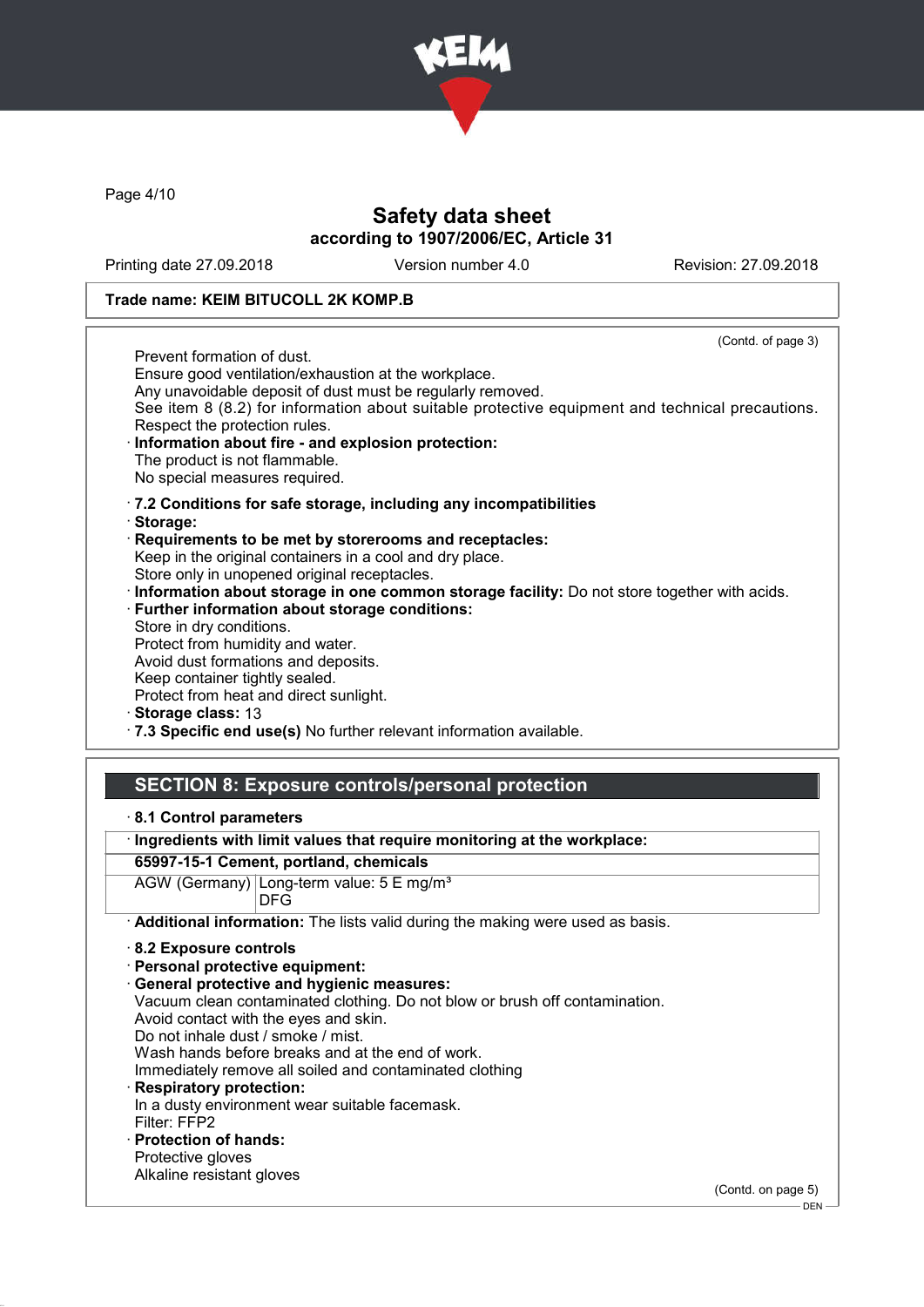

Page 5/10

# Safety data sheet according to 1907/2006/EC, Article 31

Printing date 27.09.2018 Version number 4.0 Revision: 27.09.2018

### Trade name: KEIM BITUCOLL 2K KOMP.B

#### (Contd. of page 4) · Material of gloves suitable material e.g.: Nitrile impregnated cotton-gloves Recommended thickness of the material:  $> 0.5$  mm The selection of the suitable gloves does not only depend on the material, but also on further marks of quality and varies from manufacturer to manufacturer. As the product is a preparation of several substances, the resistance of the glove material can not be calculated in advance and has therefore to be checked prior to the application. Penetration time of glove material Value for the permeation: Level  $\geq 6$  (480 min) The determined penetration times according to EN 374 part III are not performed under practical conditions. Therefore a maximum wearing time, which corresponds to 50% of the penetration time, is recommended. The exact break trough time has to be found out by the manufacturer of the protective gloves and has to be observed. Eye protection: In a dusty environment wear protective goggles. Tightly sealed goggles Body protection: Protective work clothing After contact with skin wash thoroughly with water and apply lotion.

· Limitation and supervision of exposure into the environment See Section 12 and 6.2

## **SECTION 9: Physical and chemical properties**

| · Appearance:                                          |                              |  |
|--------------------------------------------------------|------------------------------|--|
| Form:                                                  | Powder                       |  |
| Colour:                                                | Grey                         |  |
| · Odour:                                               | Odourless                    |  |
| <b>Odour threshold:</b>                                | Not determined.              |  |
| pH-value at 20 °C:                                     | $~12*$                       |  |
|                                                        | with water mixed             |  |
| $\cdot$ Change in condition                            |                              |  |
| Melting point/freezing point:                          | >1250 °C                     |  |
| Initial boiling point and boiling range: Undetermined. |                              |  |
| $\cdot$ Flash point:                                   | Not applicable.              |  |
| · Flammability (solid, gas):                           | Not applicable.              |  |
| · Ignition temperature:                                | Not determined.              |  |
| <b>Decomposition temperature:</b>                      | Not determined.              |  |
| · Auto-ignition temperature:                           | Product is not selfigniting. |  |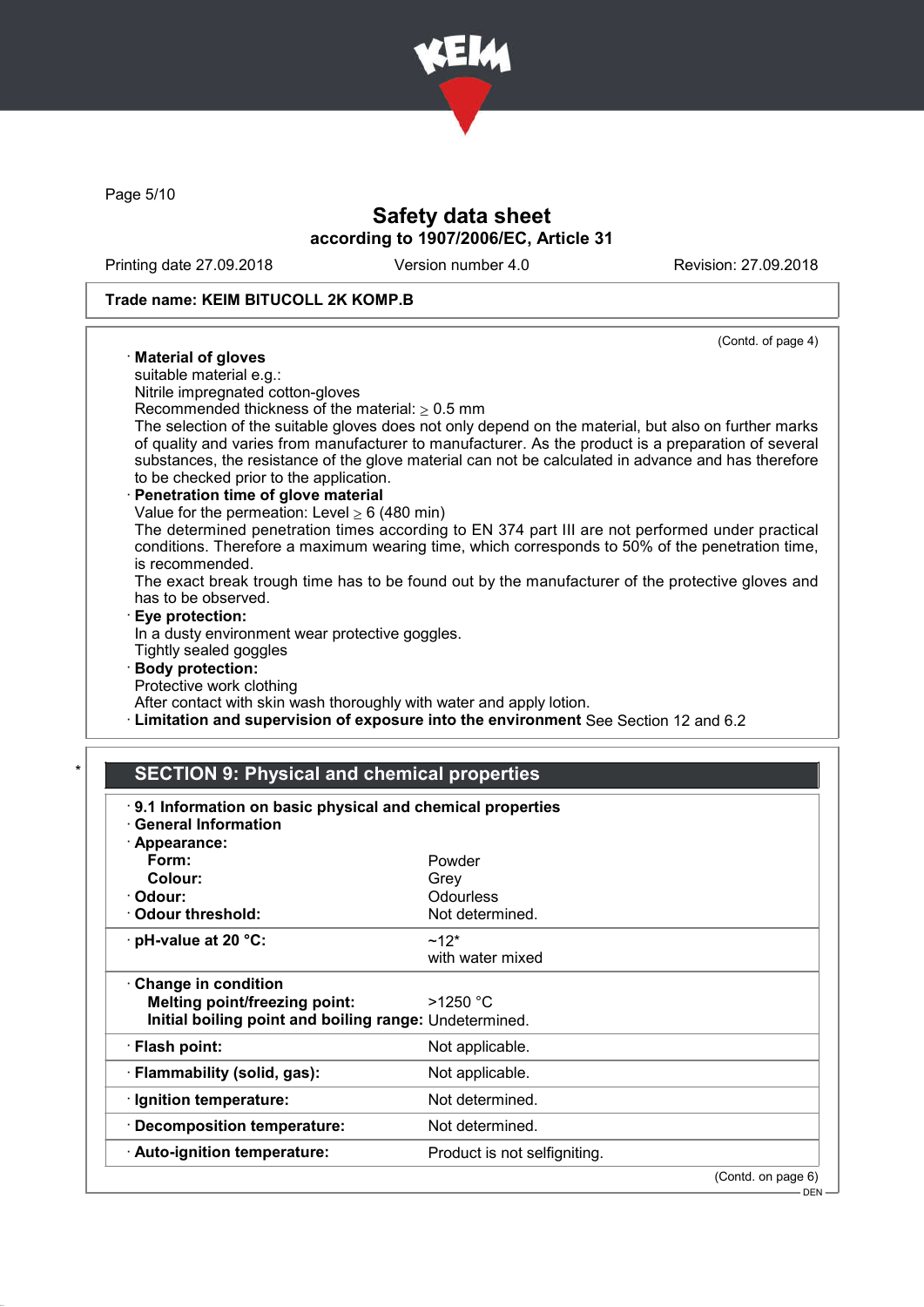

Page 6/10

# Safety data sheet according to 1907/2006/EC, Article 31

Printing date 27.09.2018 Version number 4.0 Revision: 27.09.2018

### Trade name: KEIM BITUCOLL 2K KOMP.B

|                                           | (Contd. of page 5)                                                              |
|-------------------------------------------|---------------------------------------------------------------------------------|
| <b>Explosive properties:</b>              | Product does not present an explosion hazard.                                   |
| $\cdot$ Explosion limits:                 |                                                                                 |
| Lower:                                    | Not applicable.                                                                 |
| Upper:                                    | Not applicable.                                                                 |
| $\cdot$ Oxidising properties              | Not applicable.                                                                 |
| · Vapour pressure:                        | Not applicable.                                                                 |
| · Density:                                | Not determined.                                                                 |
| · Bulk density:                           | 1.2-1.3* kg/m <sup>3</sup>                                                      |
| · Relative density                        | Not determined.                                                                 |
| · Vapour density                          | Not applicable.                                                                 |
| <b>Evaporation rate</b>                   | Not applicable.                                                                 |
| · Solubility in / Miscibility with        |                                                                                 |
| water at 20 °C:                           | $< 2$ g/l (Ca(OH)2)                                                             |
|                                           | miscible                                                                        |
| · Partition coefficient: n-octanol/water: | Not applicable.                                                                 |
| · Viscosity:                              |                                                                                 |
| Dynamic:                                  | Not applicable.                                                                 |
| <b>Kinematic:</b>                         | Not applicable.                                                                 |
| · 9.2 Other information                   | * The values are for freshly produced material and may<br>change with the time. |
|                                           |                                                                                 |

# SECTION 10: Stability and reactivity

- · 10.1 Reactivity Reacts with water alkaline and hardens.
- · 10.2 Chemical stability Stable under normal conditions of storage and use.
- · Thermal decomposition / conditions to be avoided: Stable at environment temperature.
- No decomposition if used and stored according to specifications.
- · 10.3 Possibility of hazardous reactions No dangerous reactions known.
- · 10.4 Conditions to avoid Humidity
- · 10.5 Incompatible materials: Acids
- · 10.6 Hazardous decomposition products:

No hazardous decomposition products if stored and handled as prescribed.

## SECTION 11: Toxicological information

- · 11.1 Information on toxicological effects
- · Acute toxicity Based on available data, the classification criteria are not met.
- · Primary irritant effect:
- · Skin corrosion/irritation
- Causes skin irritation.

(Contd. on page 7)

<sup>-</sup> DEN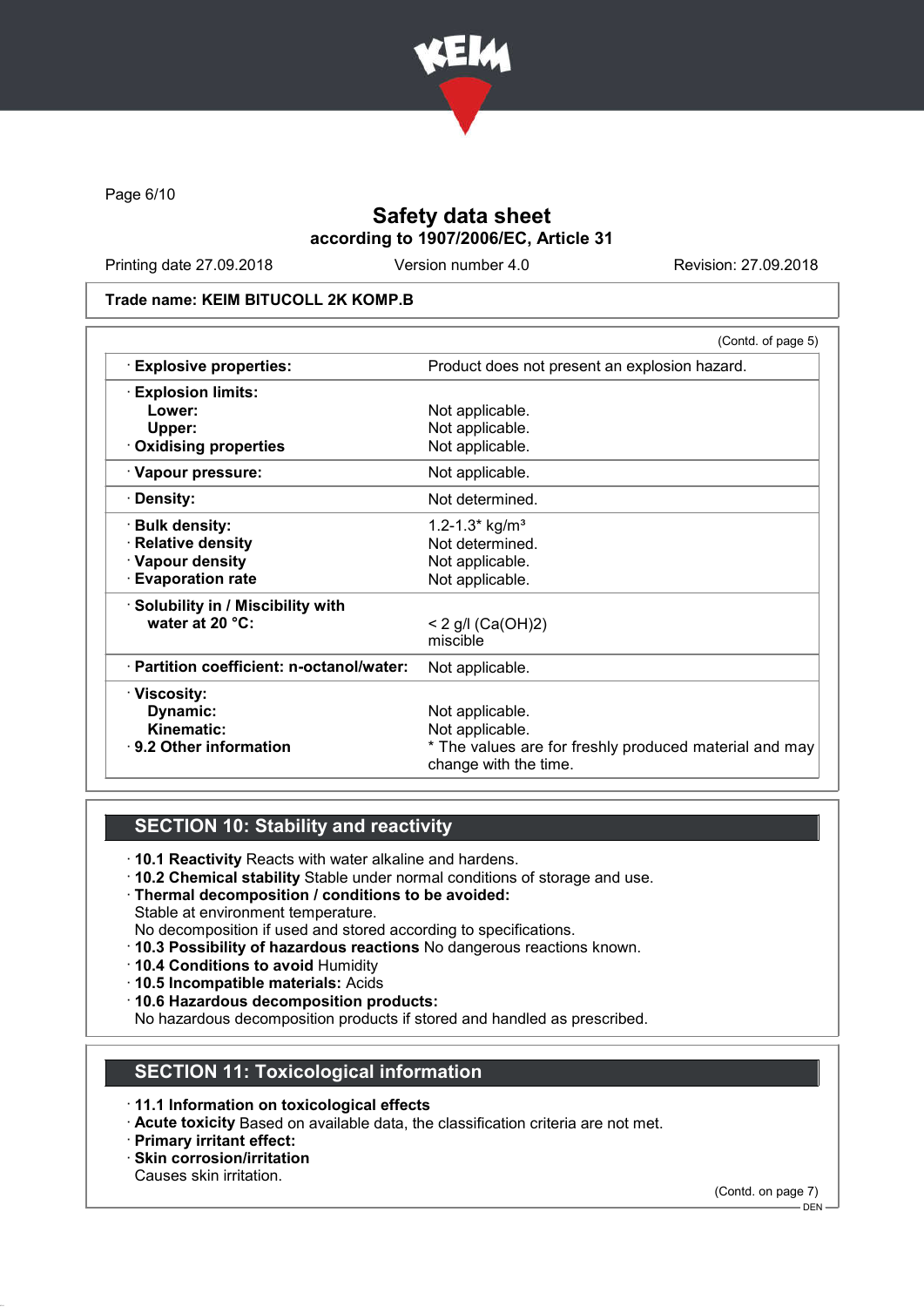

Page 7/10

# Safety data sheet according to 1907/2006/EC, Article 31

Printing date 27.09.2018 Version number 4.0 Revision: 27.09.2018

### Trade name: KEIM BITUCOLL 2K KOMP.B

(Contd. of page 6)

- · Serious eye damage/irritation
- Causes serious eye damage.
- · during inhalation: Irritating to respiratory system.
- · during swallowing: Irritant effect possible
- · Respiratory or skin sensitisation
- Product is reduced in chromate. Within the indicated storage time sensitization is not expected.
- · Other information (about experimental toxicology):
- Experimental analysis are not available.

The product was not tested. The statements on toxicology have been derived from the properties of the individual components.

- · CMR effects (carcinogenity, mutagenicity and toxicity for reproduction) not applicable
- · Germ cell mutagenicity Based on available data, the classification criteria are not met.
- · Carcinogenicity Based on available data, the classification criteria are not met.
- · Reproductive toxicity Based on available data, the classification criteria are not met.
- · STOT-single exposure
- May cause respiratory irritation.
- · STOT-repeated exposure Based on available data, the classification criteria are not met.
- · Aspiration hazard Based on available data, the classification criteria are not met.

# SECTION 12: Ecological information

#### · 12.1 Toxicity

- · Aquatic toxicity: No further relevant information available.
- · 12.2 Persistence and degradability No further relevant information available.
- · 12.3 Bioaccumulative potential No further relevant information available.
- · 12.4 Mobility in soil No further relevant information available.
- · Additional ecological information:
- · AOX-indication:

According to our standard of knowledge the product does not contain any organic bounded halogen. The product has no influence on the waste water's AOX-value.

· According to the formulation contains the following heavy metals and compounds from the EU guideline NO. 2006/11/EC:

According to our current data base the product does not consist of any heavy metals or substances of EU-directives 76/464/EWG.

General notes:

At present there are no ecotoxicological assessments.

Do not allow product to reach ground water, water course or sewage system.

Water hazard class 1 (German Regulation) (Self-assessment): slightly hazardous for water

- · 12.5 Results of PBT and vPvB assessment
- · PBT: Not applicable.
- · vPvB: Not applicable.
- · 12.6 Other adverse effects No further relevant information available.

(Contd. on page 8)

DEN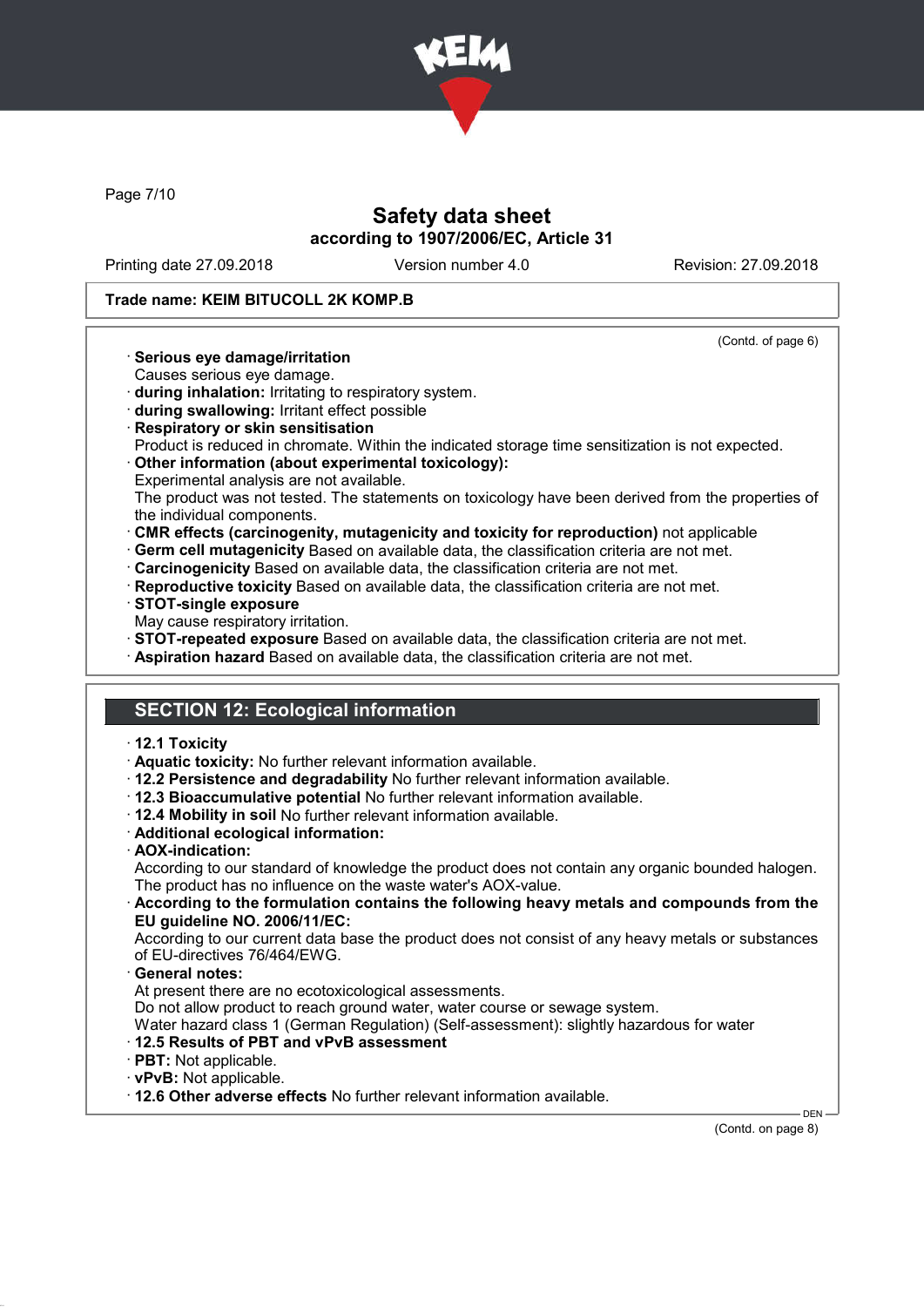

Page 8/10

# Safety data sheet according to 1907/2006/EC, Article 31

Printing date 27.09.2018 Version number 4.0 Revision: 27.09.2018

### Trade name: KEIM BITUCOLL 2K KOMP.B

(Contd. of page 7)

## SECTION 13: Disposal considerations

### · 13.1 Waste treatment methods

#### · Recommendation

Must not be disposed with household garbage. Do not allow product to reach sewage system. Disposal must be made according to official regulations.

### · European waste catalogue

17 01 01 concrete

### · Uncleaned packaging:

### · Recommendation:

Non contaminated packagings may be recycled.

Disposal must be made according to official regulations.

· Recommended cleansing agents: Water, if necessary with cleansing agents.

| <b>SECTION 14: Transport information</b>                                   |                                                               |
|----------------------------------------------------------------------------|---------------------------------------------------------------|
| $\cdot$ 14.1 UN-Number<br>· ADR, IMDG, IATA                                | Void                                                          |
| 14.2 UN proper shipping name<br>· ADR, IMDG, IATA                          | Void                                                          |
| 14.3 Transport hazard class(es)                                            |                                                               |
| · ADR, IMDG, IATA<br>· Class                                               | Void                                                          |
| 14.4 Packing group<br>· ADR, IMDG, IATA                                    | Void                                                          |
| 14.5 Environmental hazards:<br>· Marine pollutant:                         | No                                                            |
| 14.6 Special precautions for user                                          | Not applicable.                                               |
| 14.7 Transport in bulk according to Annex II<br>of Marpol and the IBC Code | Not applicable.                                               |
| · Transport/Additional information:                                        | No dangerous good in sense of these transport<br>regulations. |
| · UN "Model Regulation":                                                   | Void                                                          |
|                                                                            | $DEN -$                                                       |

(Contd. on page 9)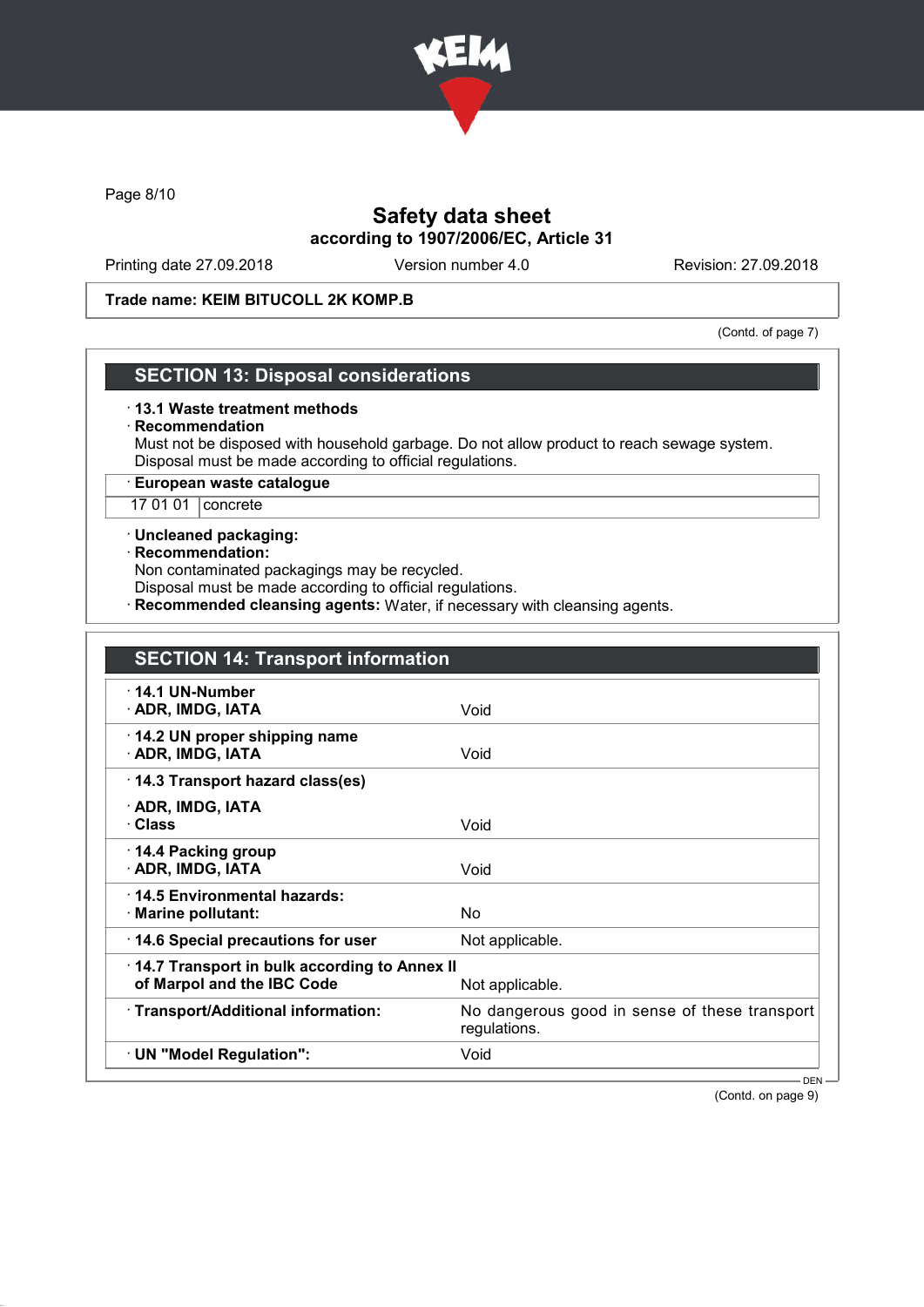

Page 9/10

## Safety data sheet according to 1907/2006/EC, Article 31

Printing date 27.09.2018 Version number 4.0 Revision: 27.09.2018

Trade name: KEIM BITUCOLL 2K KOMP.B

(Contd. of page 8)

## SECTION 15: Regulatory information

- · 15.1 Safety, health and environmental regulations/legislation specific for the substance or mixture
- · Labelling according to Regulation (EC) No 1272/2008
- For information on labelling please refer to section 2 of this document.
- · Directive 2012/18/EU
- · Named dangerous substances ANNEX I None of the ingredients is listed.
- · National regulations:
- · Waterhazard class: Water hazard class 1 (Self-assessment): slightly hazardous for water.
- · Other regulations, limitations and prohibitive regulations
- · Please note:
- TRGS 200 (Germany) TRGS 500 (Germany)
- TRGS 510 (Germany) TRGS 900 (Germany)
- · Substances of very high concern (SVHC) according to REACH, Article 57 not applicable
- · Product-Code/Giscode: ZP1
- · 15.2 Chemical safety assessment: A Chemical Safety Assessment has not been carried out.

## SECTION 16: Other information

This information is based on our present knowledge. However, this shall not constitute a guarantee for any specific product features and shall not establish a legally valid contractual relationship.

#### **Relevant phrases**

- H315 Causes skin irritation. H318 Causes serious eye damage.
- H335 May cause respiratory irritation.
- · Department issuing SDS: KEIMFARBEN Germany, Product safety department
- Abbreviations and acronyms:

ADR: Accord européen sur le transport des marchandises dangereuses par Route (European Agreement concerning the International Carriage of Dangerous Goods by Road) IMDG: International Maritime Code for Dangerous Goods IATA: International Air Transport Association GHS: Globally Harmonised System of Classification and Labelling of Chemicals EINECS: European Inventory of Existing Commercial Chemical Substances ELINCS: European List of Notified Chemical Substances CAS: Chemical Abstracts Service (division of the American Chemical Society) TRGS: Technische Regeln für Gefahrstoffe (Technical Rules for Dangerous Substances, BAuA, Germany) PBT: Persistent, Bioaccumulative and Toxic SVHC: Substances of Very High Concern vPvB: very Persistent and very Bioaccumulative AGW: Arbeitsplatzgrenzwert (Germany) EC10: Effective concentration at 10% mortality rate. EC50: Half maximal effective concentration. LC10: Lethal concentration at 10% mortality rate. NOEC: No observed effect concentration. REACH: Registration, Evaluation and Authorisation of Chemicals (Regulation (EC) No.1907/2006) Skin Irrit. 2: Skin corrosion/irritation – Category 2

(Contd. on page 10)

 $-$  DEN